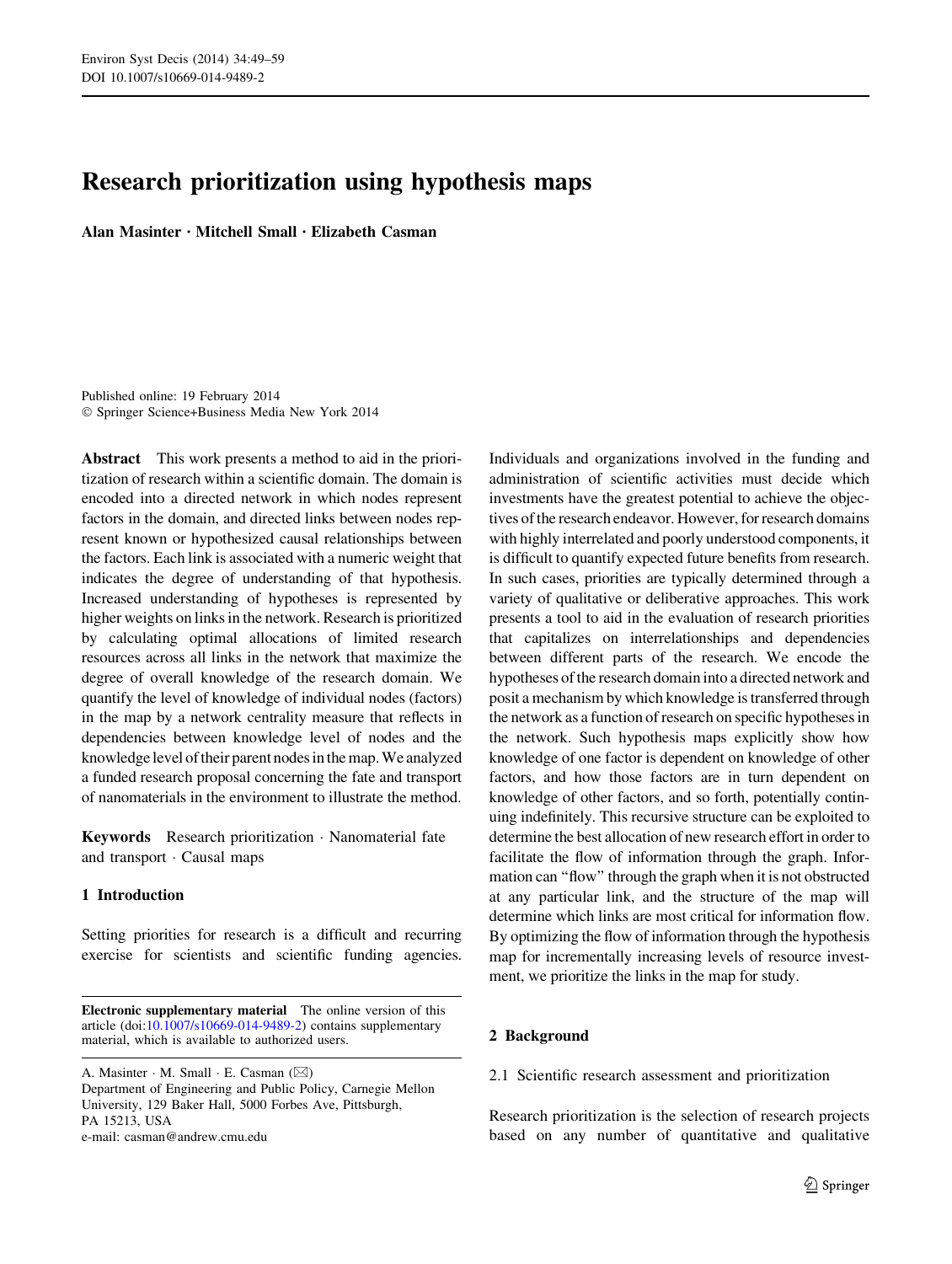criteria. Quantitative prioritization approaches involve some attempt to measure the expected benefits, costs, and risks associated with investment decisions, and to select those projects which are expected to have the highest overall value, either singly or as a portfolio (Information System Laboratories [2003\)](#page-9-0).

Prioritization with quantitative methods alone can bias outcomes toward research with only measurable, tangible benefits (Fischhoff [2000](#page-9-0)), and these methods can have issues associated with their reliability, validity, cost, timeliness, and acceptability (Feller and Stern [2007](#page-9-0)). Quantitative prioritization methods are particularly problematic for complex systems where it is difficult to quantify expected outcomes. Prioritizing scientific research is difficult in part because the goals of scientific funding organizations typically involve furthering knowledge and understanding of some scientific domain, rather than more quantifiable outputs (e.g., sales, patents). Additionally, a portfolio of research projects is likely to involve projects with interrelated outcomes, in that the results from one project are likely to alter what can be learned from other projects.

Some quantitative approaches have been applied to scientific research, though these instances involve some ultimate impact on a quantifiable objective beyond scientific understanding alone. For example, value-of-information approaches have been applied to research regarding environmental health risk management (Yokota and Thompson [2004](#page-10-0)) and to assessments of which of research investments would be most useful for achieving environmental goals [e.g., (Canis et al. [2010\)](#page-9-0)].

Prioritization systems that are more qualitative might include informal discussion and review, voting systems, or science and technology road-mapping (Kostoff and Schaller [2001](#page-9-0)). However, deliberative approaches can be biased both by the selection of participants and by the framing of the questions on research priorities that are posed to them (Feller and Stern [2007](#page-9-0)).

Bibliometric methods can also be used to assess research progress by tracking and analyzing citations between published papers or patents. Combining bibliometric analysis of citation networks with the keywords associated with each article can identify important trends in research content (Kajikawa et al. [2010](#page-9-0)). In some fields that are particularly amenable to representation as a network (e.g., protein–protein interaction [Ganapathiraju and Orii [2013](#page-9-0)]), bibliometric methods have been used to inform future research priorities. However, the majority of bibliometric applications have been limited to retrospective analyses, and are of limited utility for planning future research.

This work presents a method for determining priority research topics, but successful implementation of a research prioritization method requires attention to factors outside the research material alone, such as the bureaucratic structure of the research organization, the management of equipment and personnel, or the mechanisms of communication and collaboration between researchers. Scientific organizations may be concerned with generating data that would support new proposals, supporting particular individuals' endeavors, or other considerations. In this work, we ignore the details of execution that are particular to any one organization, focusing only on the determination of the most effective areas for advancing knowledge.

#### 2.2 Cognitive, causal, and hypothesis maps

Complex phenomena are commonly diagrammed as sets of linked influences or factors. Causative chains of factors form a directed network, and models using such networks of factors include all forms of influence diagrams, expert systems, mental modeling, cognitive mapping, and causal mapping. All of these involve variables or other separable components connected by directed links in a network. For example, Morgan constructed an influence diagram composed of causal relationships between variables related to nanomaterial properties and risks (Morgan [2005](#page-10-0)).

The term *concept mapping* in the evaluation and planning literature refers to a distinct approach for identifying concepts within a domain and depicting their relationships (Trochim [1989\)](#page-10-0). In this approach, many participants group concepts together, and these results are combined to form a single, most representative grouping. Results can also be used to construct undirected networks of concepts for further analysis (McLinden [2013\)](#page-10-0).

A cognitive map is a directed network that represents a person's assertions about some limited conceptual domain. The nodes of cognitive maps denote qualitative or quantitative variables, and the links between nodes are typically associated with a sign denoting positive or negative influence (Axelrod [1976;](#page-9-0) Bougon et al. [1977;](#page-9-0) Eden and Ackermann [1992](#page-9-0); Ford and Hegarty [1984\)](#page-9-0). Fuzzy cognitive maps have variable weights on links between nodes that denote the degree of positive or negative influence between elements (Kosko [1986](#page-9-0)) and have been used to gain insight into many phenomena, including ecological systems ( $O$  zesmi and  $O$  zesmi  $2004$ ; Prigent et al.  $2008$ ). Causal maps are similar to cognitive maps, but only contain links that represent statements of causality (Narayanan and Armstrong [2005\)](#page-10-0). We use the term hypothesis map to describe a variant of a causal map in which links between nodes represent known or hypothesized influences between factors in a research domain. A link from one node to another indicates that there is at least one known or hypothesized way in which the first factor influences the second. All types of links are allowed in hypothesis maps; this includes cycles, such as when a node links to itself or when two nodes link to each other.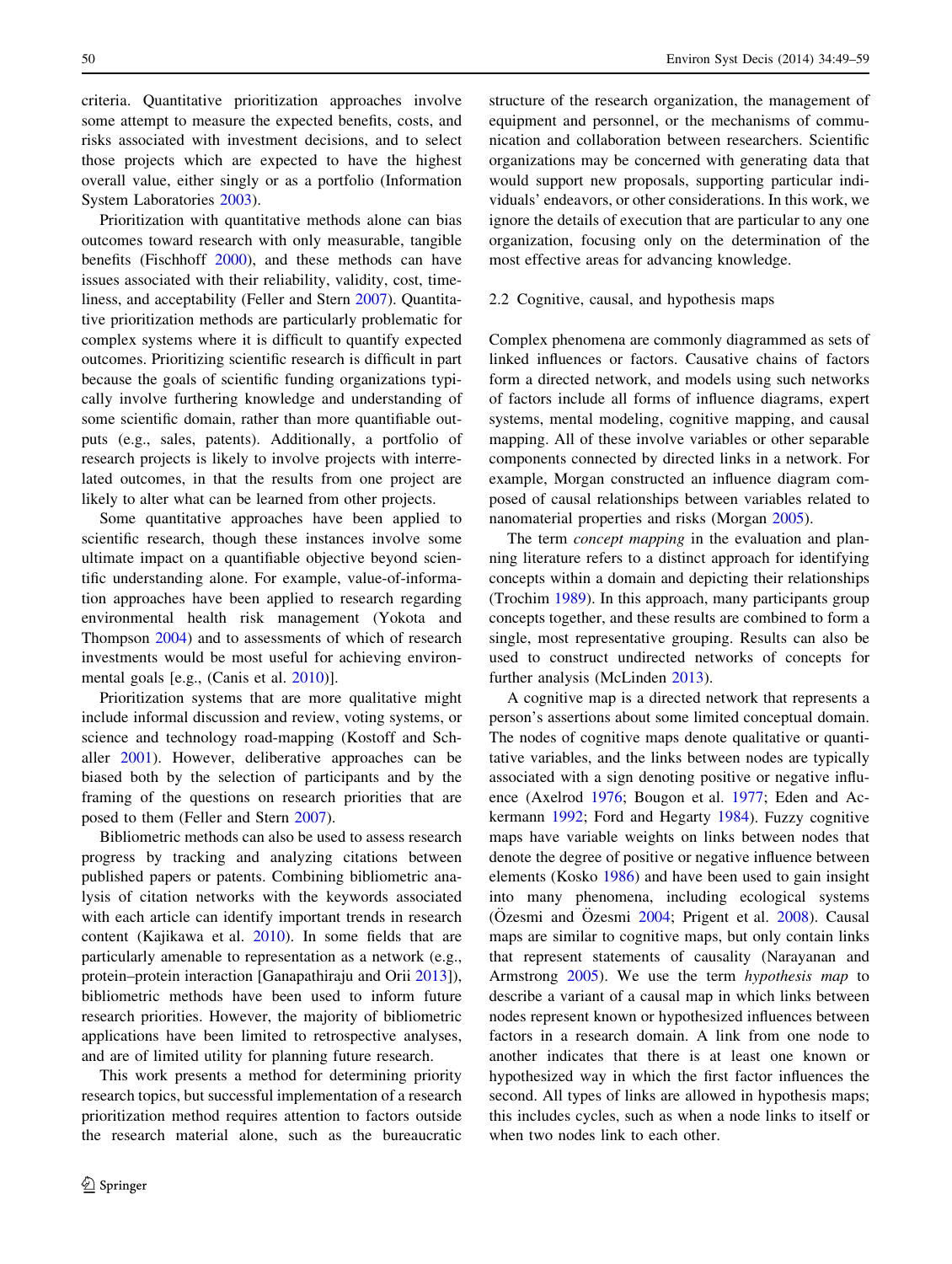#### 2.3 Construction of causal maps

Causal maps can be constructed from one or more text sources that describe the domain of interest in detail. These text sources may be transcripts of interviews conducted for the purpose of causal mapping, or may be documents written for another purpose. To construct a causal map, all causal assertions made within one or two sentences in the document are identified, including both explicit and implicit statements of causality. The causal statements are encoded into nodes and links between nodes, corresponding to concepts and concept relationships, respectively, while maintaining the original language of the source as faithfully as possible (Axelrod [1976](#page-9-0); Narayanan and Armstrong [2005](#page-10-0)). The resulting causal map will often contain concepts and relationships that are redundant due to synonyms or closely related terms used in multiple causal statements. To simplify the map, related concepts are merged into groups. This reduces the number of nodes and may reduce the number of links in the network. Nelson et al. found that three levels of granularity are useful for this process (Narayanan and Armstrong [2005\)](#page-10-0): (a) concepts, the original words and phrases from the source document; (b) categories, groups of multiple related concepts, joining synonyms or other terms that are closely related; and (c) constructs, groups of related categories. Grouping concepts leads to simpler and more interpretable maps at the cost of some detail. The grouping of concepts must be informed by knowledge of the research domain in order to preserve meaning of the nodes and relationships between them while simplifying the map. One approach for increasing the fidelity of the map is to have multiple researchers independently encode causal statements repeatedly until sufficient concordance is reached (Narayanan and Armstrong [2005\)](#page-10-0). Statements of causality found in descriptive texts commonly assert relationships between concepts that are only indirectly related, and all such statements must be disentangled to construct an accurate hypothesis map. Additionally, some detail is necessarily lost when converting the full text description of the research into a hypothesis map, both through the initial encoding of the text into a network of linked concepts, and through any further grouping of concepts. Automated word clustering approaches may be useful if sufficiently voluminous texts describing the research are available, but manual clustering may be necessary to preserve scientifically meaningful concept groups.

## 3 Methods

# 3.1 Construction of hypothesis maps describing environmental fate and transport of nanomaterials

We constructed a hypothesis map using a single collaborative research proposal for the Center for the

Environmental Implications of Nanotechnology (CEINT), written in 2008. CEINT is a consortium of investigators from Duke University, Carnegie Mellon University, Howard University, Virginia Tech, the University of Kentucky, and Stanford University, sponsored by the National Science Foundation and US Environmental Protection Agency.

One of the major CEINT research themes is the study of nanomaterial transport and transformations in the environment. The primary tasks of this research theme are to (a) connect the chemistry and size of nanoparticles to their aggregation state and movement in the environment, (b) characterize biological and chemical transformations of such materials, and (c) use that understanding of nanomaterial transformations to predict their environmental persistence, transport, and bioavailability. The section of the proposal that described the scientific thinking on nanomaterial fate and transport was used to construct our illustrative hypothesis map.

For our purposes, it is not important whether or not the hypotheses in this proposal represent the ''truth'' about nanomaterial fate and transport, but only that the hypotheses accurately represent the understanding of nanomaterial transport as of the time the proposal was written. Decisions concerning research allocations must necessarily be based on current understanding of the field at the time the research prioritization decision is being made, and so any priority research topics suggested by this analysis would be valid in 2008, but would change as knowledge resulting from subsequent research accumulated. A hypothesis map of this type cannot be validated, nor does it need to be. It is a representation of hypotheses, not fact.

The CEINT research proposal was analyzed for all statements of causality related to the fate and transport of nanomaterials in the environment. A causal relationship between two factors was assumed if statements in the proposal indicated that one factor influenced another. Explicit and implicit statements of known or hypothesized causal relationships were identified by the phrases ''will likely impact," "is the basis for understanding," "plays a critical role in determining,'' and other similar statements of influence. The causal relationships from this process were graphed as a network of factors with the links between nodes in the network representing the known or hypothesized causal relationships between factors.

The concept-level causal map was also converted to a category-level and construct-level hypothesis maps with the procedure for grouping nodes described in Sect. 2.3.

The current degree of understanding of each link in the construct-level hypothesis map was given a numerical value obtained through expert elicitation. We conducted three interviews, each with a different co-author of the CEINT proposal, asking them for subjective opinions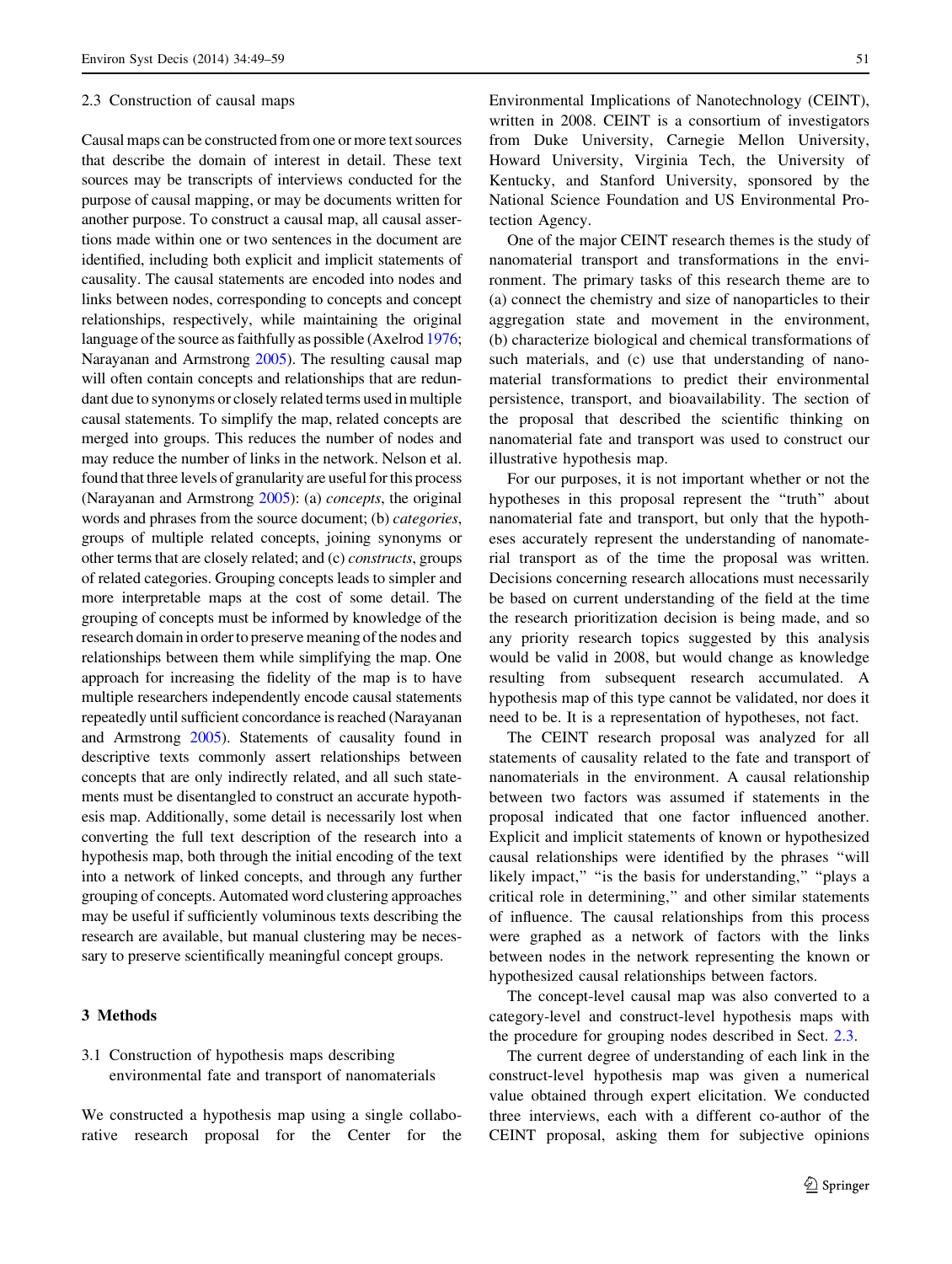<span id="page-3-0"></span>concerning the state of knowledge, and importance of individual links of the research map.

3.2 Information flow and centrality measures for analysis of hypothesis maps

Mathematically, the hypothesis map is a graph  $G(V, E)$  where V is a set of *n* vertices or nodes corresponding to factors in a research domain, and  $E$  is a set of m edges consisting of ordered pairs of nodes that represent known or hypothesized causal relationships from parent nodes to child nodes. The network may have any structure, including cycles; for example, the networks derived from the CEINT proposal had instances of reciprocal causality between pairs of nodes (e.g., transformations of nanoparticles influencing their aggregation and vice versa) and of nodes influencing themselves (e.g., some type of nanoparticle attachment and aggregation influencing another aspect of attachment and aggregation).

The graph is equivalently described by an  $n \times n$  adjacency matrix A whose  $(i, j)$  entry  $a_{ij}$  is 1 if there exists a directed link from node  $i$  to node  $j$ , and is 0 if there is not.

The knowledge of any given node is partially dependent on the information from its upstream parent nodes in the network. Knowledge of the parent nodes (node knowledge scores) combined with knowledge of the mechanism of that influence (link knowledge ratings) contributes to knowledge of the child node. Let node knowledge scores be defined as  $x_1, \ldots, x_n$  and link knowledge ratings as  $l_{ii}$  for pairs of directed links  $(i, j)$  in the network. Link knowledge ratings represent the level of understanding of the relationship between parent and child nodes. Link knowledge ratings range from 0 (no knowledge) to 1 (complete knowledge). The goal of research prioritization is to optimally increase the information that propagates through the network by conducting research on, and increasing the knowledge rating of each link.

Node knowledge scores  $x_i$  are written as a function of parent node scores and incoming link ratings.

We assume that the contribution from a given incoming node and link is the product of the incoming link score and corresponding node score  $(x_i \times l_{ii})$ . That is, both upstream knowledge and the mechanism of influence must be understood for the incoming link to contribute to downstream knowledge.

Second, for lack of evidence to the contrary, we assume multiple incoming node-link pairs contribute independently to downstream knowledge. That is, node scores are a function of the sum of the incoming links as in Eq. 1 (rather than some other function for combining contributions from incoming links).

$$
x_j = f\left(\sum_{i=1}^n l_{ij}x_j\right) \quad j = 1...n \tag{1}
$$

If the function  $f$  consists of multiplication by a proportionality constant, then the set of Eq. 1 can be written in matrix form as Eq. 2, where the components of  $W$  (the weighted adjacency matrix) at  $(i, j)$  are equal to  $a_{ij} \times l_{ij}$ , and  $W'$  is the transpose of  $W$ .

$$
\mathbf{x} = \alpha W' \mathbf{x} \tag{2}
$$

If the matrix  $W$  contained only values of 0 and 1, then this expression would be equivalent to the formula for calculating eigenvector centrality, where the proportionality constant  $\alpha$  equals the inverse of the largest eigenvalue of  $W'$ . Eigenvector centrality is one way to compute the importance of each node in a graph. The eigenvector centrality of each node is proportional to the sum of the centralities of the nodes which are connected to it. The more central a node's parents, the more central is the node itself.

However, eigenvector centrality and similar measures using weighted links are problematic for networks with parentless nodes, since the links from such nodes can never be valued. The parentless nodes can have no knowledge to contribute to downstream nodes (Bonacich and Lloyd [2001](#page-9-0)). To avoid this problem, we assign all nodes in the network an exogenous a priori level of knowledge defined by a vector e. Thus, nodes without incoming links have their exogenous a priori level of knowledge to contribute to their child nodes. In this paper, we set e to a vector of ones, implying equal a priori knowledge for each node, though other initial knowledge scores could be used, if known.

Therefore, our final formulation of the node knowledge score is defined by Eq. 3.

$$
\mathbf{x} = \alpha W' \mathbf{x} + \mathbf{e} \tag{3}
$$

This is equal to the expression for alpha-centrality (Bonacich and Lloyd [2001](#page-9-0)) except that the adjacency matrix  $A$  is replaced by a weighted matrix  $W$  (Newman [2004](#page-10-0)).

An exact solution for  $x$  in Eq. 3 is described by Eq. 4, but involves matrix inversion, which can be computationally burdensome for large matrices.

$$
\mathbf{x} = (I - \alpha W')^{-1} \mathbf{e}
$$
 (4)

However, if W has a distinctly largest eigenvalue, then, for values of  $|\alpha| < \lambda^{-1}$ , Eq. 4 has an equivalent infinite sum representation can be computed to within acceptable accuracy relatively quickly (Golub and van Van Loan [1983](#page-9-0)) (Eq. 5).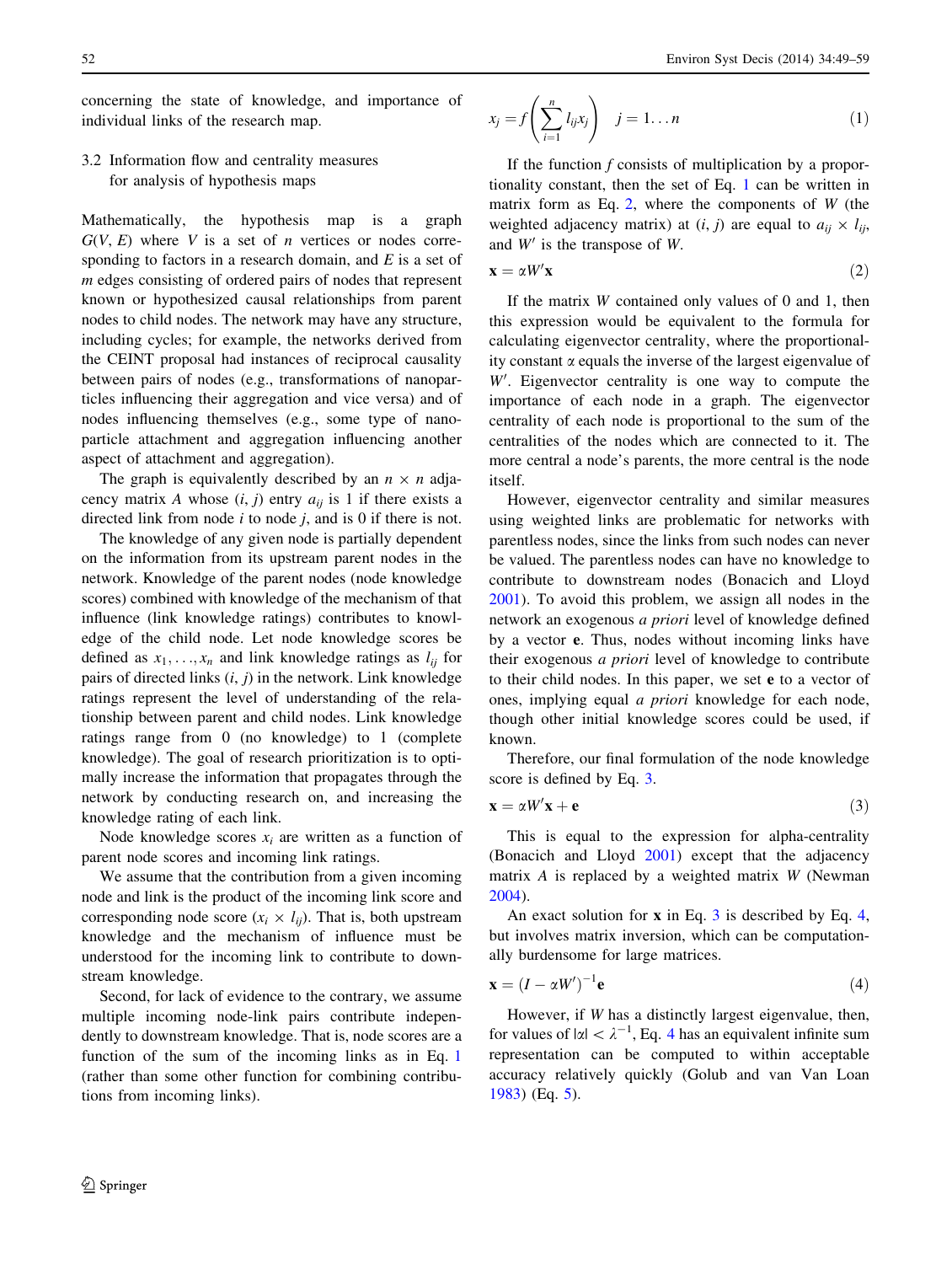$$
\mathbf{x} = \left( I + \sum_{t=1}^{\infty} \alpha^t W^t \right)' \mathbf{e}
$$
 (5)

In Eq.  $5$ ,  $t$  is the "walk length" of directed walks in the graph ending in node  $x$ . (A directed walk is a connected sequence of nodes and links, oriented in the same direction, without restrictions on revisiting nodes or links).

This formulation of weighted alpha-centrality scores shows how this measure takes into account the structure of the network as a whole while discounting distant connections more than close ones. Contributions from walks of every possible length are added together in the infinite sum across values of t, and when  $|\alpha|$  < 1, longer walks through the network contribute less than shorter walks by a factor of  $\alpha$  for each additional step.

Walks in a hypothesis map represent the causal linkages between concepts and all their distant and near contributing factors in terms of the knowledge embodied in the linkages at a given time. Changing the knowledge of any link changes the knowledge flow through all nodes downstream of that link. The network structure will influence which changes have the largest impact.

For sufficiently large values of  $|\alpha|$ , the infinite sum in Eq. [5](#page-3-0) is not convergent. In particular, the absolute value of  $\alpha$  must be smaller than the inverse of the largest eigenvalue  $(\lambda)$  of W. We set  $\alpha$  equal to the inverse of the largest eigenvalue of A, such that node knowledge scores are generally defined and convergent unless research on the map is no longer possible, i.e., when all  $l_{ij} = 1$ .

3.3 Prioritization of hypothesis map links for investment of resources

Increasing link knowledge ratings represents increasing understanding of the hypotheses that the links represent. Here, we assume that the objective of new research is to maximize the total knowledge of all factors. Thus, we calculate sets of link knowledge ratings that maximize the sum of node knowledge scores. Other objectives, such as maximizing selected node scores or maximizing the minimum node score, are conceivable. We felt that maximizing the sum of the node knowledge scores reflected the researchers' objective of understanding the entire field of nanomaterial fate and transport. The minimum value for a node knowledge score is 1, for a node without any contribution from parent nodes to its score (from the vector e in Eq. [3](#page-3-0)). The maximum value for a node knowledge score is unbounded; the score will diverge to infinity as all of the node's upstream link knowledge ratings approach 1. In order to normalize the contribution of each node knowledge score, each score is adjusted with a scaling function  $S(x) = (x - 1)/x$ , which normalizes the range of node knowledge scores from  $(1, \infty)$  to the range  $[0, 1]$ .

To calculate optimal allocations of resources, link knowledge ratings are chosen to maximize the sum of scaled node knowledge scores. Let  $\mathbf{L} = \{l_{ij,k} : (i,j) \in E\}$ be the set of m link knowledge ratings assigned to edges in the hypothesis map. A sequence of optimal allocations is calculated, indexed by  $k$ , by choosing values for link knowledge ratings  $l_{i,k} \in L$  under different resource constraints  $R_k$ .

There are two constraints on these optimizations: first, link knowledge ratings cannot fall below their a priori values  $(l_{ii,0})$ , nor can they rise above 1; second, the total cost of increasing link knowledge ratings  $[C(l_{ijk})]$  cannot exceed the resource constraint  $R_k$ . Equation 6 describes the problem.

$$
\begin{array}{ll}\n\text{maximize} & \sum_{i=1}^{n} \frac{x_i - 1}{x_i} \\
\text{subject to} & l_{ij,0} \le l_{ij,k} \le 1 \quad \forall (i,j) \in E, \\
& \sum_{l_{ij,k} \in \mathbf{L}} C(l_{ij,k}) \le R_k\n\end{array} \tag{6}
$$

#### 3.3.1 Cost function and initial conditions

We set the incremental cost of increasing link knowledge ratings to be constant and equal across links by using the cost function  $C(l_{ii,k}) = l_{ii,k}$ , though other cost functions could be used, if known. For simplicity, we set all a priori link knowledge ratings  $(l_{ij,0})$  to 0. We found that specifying different values for *a priori* link knowledge ratings had little effect on overall results (see the Supplementary Information).

#### 3.4 Prioritizing hypotheses for study to maximize total system knowledge

Optimal research allocations were calculated using numerical derivative-based local maximization over all link knowledge ratings (L), incrementing  $R_k$  under each iteration. This results in a series of optimal allocations for different levels of funding that can be used to prioritize hypotheses. Initial values of  $l_{i,j,k}$  in the sequential optimizations were set to the previous optimal value  $(l_{i,j,k-1})$ . We found no evidence of multiple local maxima for this network.

The priority of a given link is calculated from the series of optimal allocations by calculating a link priority score for each link, calculated by Eq. 7.

$$
s_{ij} = \sum_{k=1}^{m} \left( 1 - \frac{R_k}{R_m} \right) \left( l_{ij,k} - l_{ij,k-1} \right) \tag{7}
$$

This measure of link priority calculates the differences in link knowledge ratings between sequential optimizations (second term) and weights these differences by how early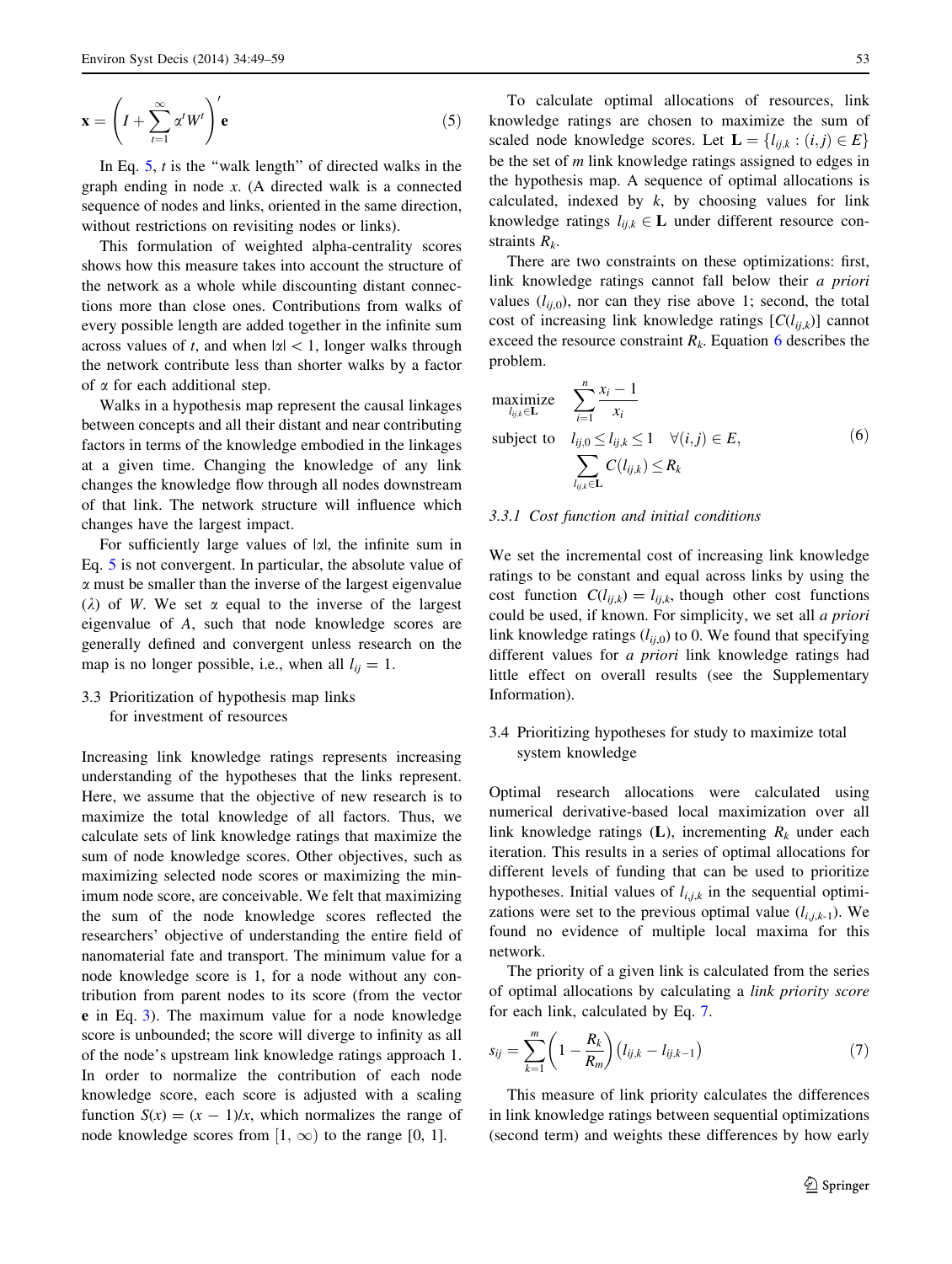they occur (first term). The lowest possible link priority score is 0, if only the final *mth* optimization (highest investment level) moves  $l_{ij}$  from 0 to 1. Its maximum possible value is close to 1  $(1 - R_1/R_m)$  if the first optimization yields  $l_{ij,1} = 1$ . (In this case, since *a priori* link knowledge ratings are 0, then  $l_{ii,0} = 0$ , and the second term equals 1). Otherwise, the amounts of investments are weighted by the total amount of resources available when they occur. When a link's priority score is close to 1, investments in the link are made despite low values of  $R_k$  (i.e., a small budget) and the link is high priority. If a link's priority score is close to 0, investments in the link are made only at high values of  $R$  and is thus low priority.

# 3.4.1 Prioritization of research related to the fate and transport of manufactured nanomaterials in the environment

In this work, we illustrate the use of hypothesis maps by applying it to the study of the fate and transport of manufactured nanomaterials in the environment. Manufactured nanomaterials are increasingly used in a wide array of consumer products and industrial processes, and pose largely unquantified risks to the environment. The uncertainties regarding nanomaterial risks and the rapid proliferation of nanomaterials have made the study of nanomaterial risk an important and urgent issue (Klaine et al. [2008](#page-9-0)). To understand nanomaterial risks, it is critical to understand the physical, chemical, and biological processes that may transport and transform nanomaterials in the environment, as these processes determine the concentration and form of nanomaterials to which biota are exposed and form the basis of quantitative risk assessment.

Since 2007, more than 30 publications have identified research gaps, outlined research strategies, or otherwise contributed to efforts related to the prioritization of research related to environmental, health, and safety aspects of nanomaterials (NRC [2012\)](#page-10-0). One of the more comprehensive nanomaterial research strategy documents is the National Nanotechnology Initiative (NNI) report (NSET/NEHI [2011](#page-10-0)), which identified funding gaps and details broad areas of research required for comprehensive environmental risk assessment and risk management of nanomaterials. Another overview of nanomaterial research needs was a report published in 2012 by the National Academy of Sciences (NAS) (NRC [2012\)](#page-10-0) on funding gaps and priorities, which highlighted the need to determine how particular nanomaterial properties affect key processes occurring in the environment, the standardization of nanomaterials and nanomaterial assays, the choice of

which nanomaterials to study, modeling efforts, data collection, and other strategic research issues. The United States Environmental Protection Agency has also attempted to prioritize research questions regarding several specific nanomaterial applications through a series of workshops in which experts used a sequential voting procedure to rank critical research questions (Davis et al. [2010](#page-9-0)).

# 3.5 Hypothesis map for the fate and transport of nanomaterials

We identified 182 statements of causal relations (links) among 172 unique concepts related to the fate and transport of nanomaterials from the CEINT research proposal. The concept network contained 20 disconnected subgraphs, including 16 subgraphs containing only two or three nodes. By collapsing synonymous concept nodes into category nodes, the graph was reduced to 46 nodes and 131 links, with all but 4 nodes (2 links) within a single connected graph. Further grouping of categories into constructs resulted in a single connected construct network consisting of 10 nodes with 40 links. Figure [1](#page-6-0) shows a comparison of the concept, category, and construct maps side-by-side to illustrate the consequences of collapsing nodes.

#### 4 Results

#### 4.1 Research allocation results

We ran sequential optimizations for research allocations for both the construct-level and category-level networks. In the category network, results indicate that it is most important to understand how nanomaterial transformations interact with aggregate structure (ranks 1, 2, 5, and 7). Links connected to the ''aggregate structure'' node (excepting one) comprised the top 20 priority links, followed by links with ''nanoparticle properties'' as parent node (ranks 21 through 26). Low priority links were typically related to the physical movement of nanoparticles. The 10 highest priority links, along with examples of corresponding quotes from the research proposal, are shown in Table [2](#page-7-0). A summary of the category links, sorted by the quartile of their priority scores, is given in the Supplementary Information.

In the construct network, the 11 highest priority links in all involve the ''nanoparticle properties and transformations'' node. This node has high centrality, as it affects 7 other nodes in the network and is affected by itself and 3 other nodes out of the 10 total nodes in the network. The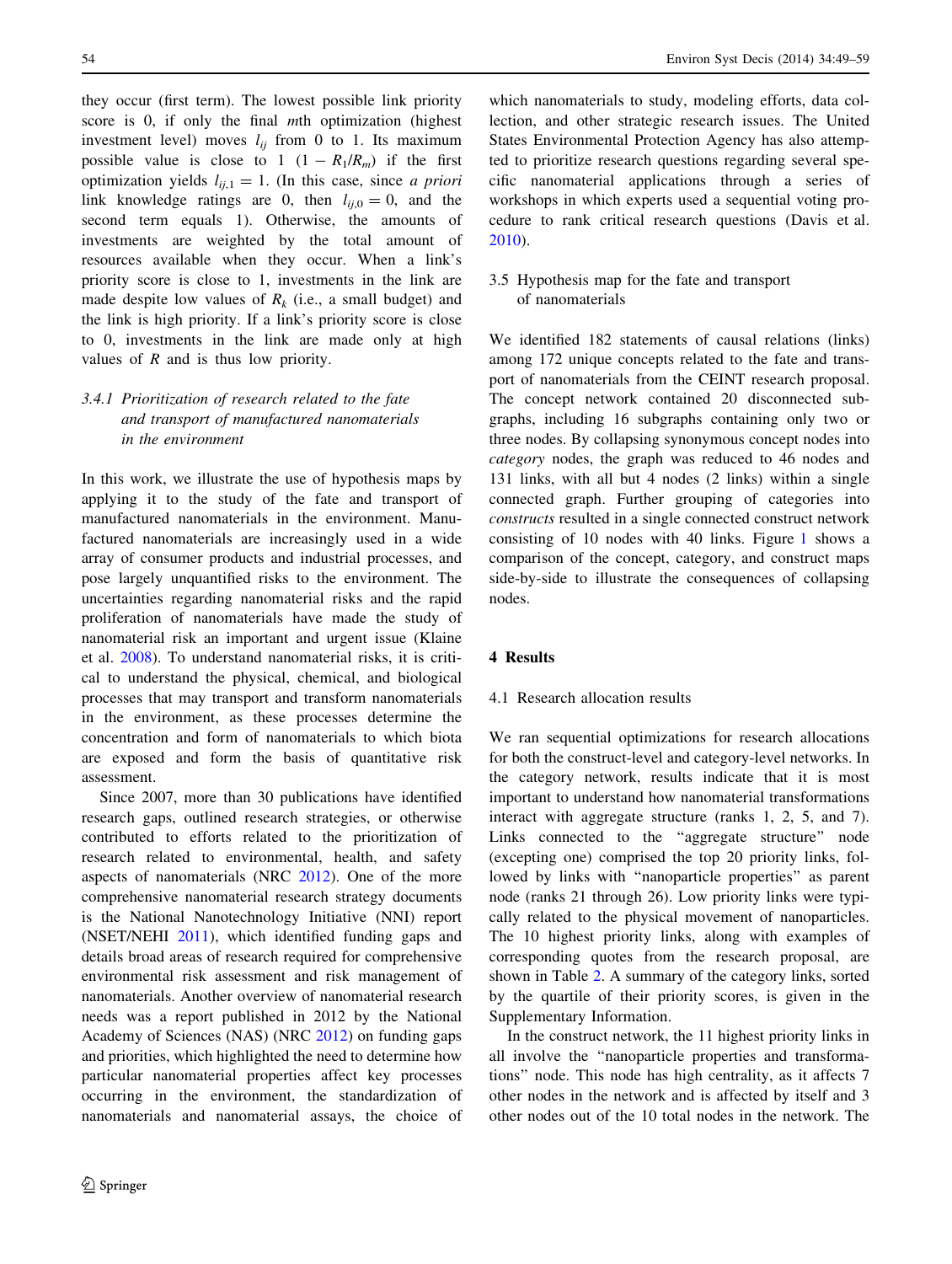<span id="page-6-0"></span>

Fig. 1 Three levels of hypothesis maps constructed from the proposal section on the fate and transport of nanomaterials. The proposal contained 182 statements of dependencies between 172 distinct concepts, illustrated in the concept-level graph (A). The category-

Fig. 2 Link priority scores (LPS) for the construct-level hypothesis map. Low is defined as  $0 \leq LPS \leq 1/3$ , Medium as  $1/3$  < LPS  $\le$  2/3, and High as  $2/3 < LPS < 1$ 





links with the lowest priority scores involved effects of the "matrices and composites" node on its child nodes. A diagram of the construct network, with links colored by priority score, is shown in Fig. 2. The 10 highest priority links, along with examples of corresponding quotes, are listed in Table [3](#page-8-0). The links, sorted by the quartile of their priority scores, are presented in Table [1.](#page-7-0) Optimization results for the construct-level map show that understanding nanomaterial transformations in the environment is most critical for understanding the fate of transport of nanomaterials, and ultimately for understanding the risks posed by nanomaterials in the environment. Results from both the construct and category networks indicate the need to fully understand the fundamental chemical properties of nanoparticles and their transformations in the environment, including their aggregation behavior, in order to understand the other parts of the research domain.

#### 4.2 Alternative optimization formulations

In calculating optimal research allocations, we used cost functions such that the cost of incrementing link knowledge ratings was constant and equal across links. Optimal allocations calculated under this constraint are indicative of the value of increasing knowledge in each area, but not necessarily the cost-effectiveness of investing there. Other cost functions, if known, could be used to more realistically simulate research investments.

# 5 Discussion

Six years after the original proposal was written, after much of the work was completed, we asked the original experts for their reactions to the optimization we performed on their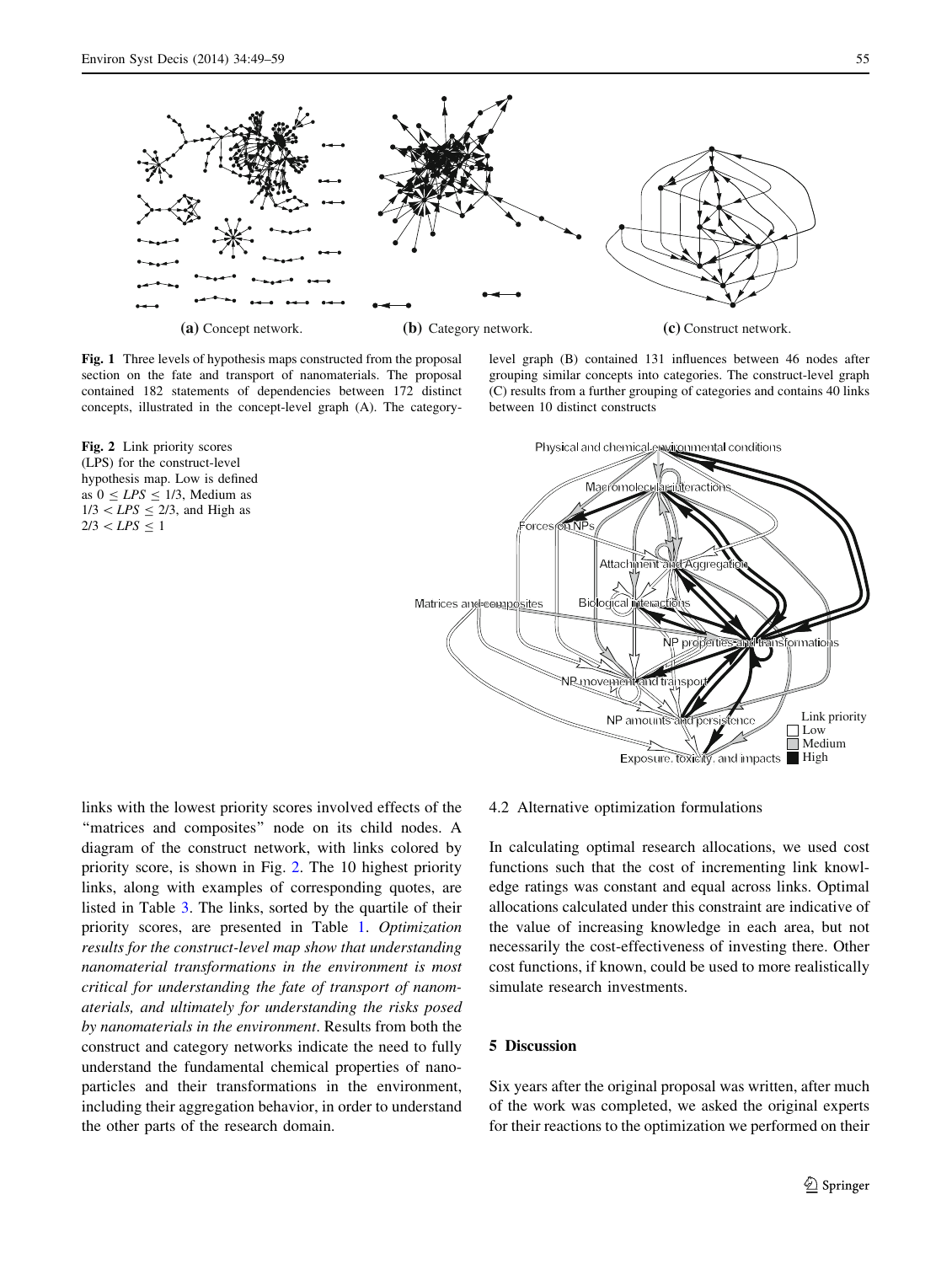| Parent node    |                                                | Quartile of priority score |            |            |                    |
|----------------|------------------------------------------------|----------------------------|------------|------------|--------------------|
| No.            | Name                                           | 4th (high priority)        | 3rd        | 2nd        | 1st (low priority) |
|                | Attachment and aggregation                     |                            | 5, 9       | 1, 2, 3, 8 |                    |
| 2              | Biological interactions                        |                            | 9          |            | 2, 7, 8            |
| 3              | Exposure, toxicity, and impacts                |                            |            |            |                    |
| $\overline{4}$ | Forces on NPs                                  |                            |            |            | 8                  |
| 5              | Macromolecular interactions                    | 9                          | 1, 4, 5, 7 | 2, 8       |                    |
| 6              | Matrices and composites                        |                            | 9          |            | 3, 7               |
| 7              | NP amounts and persistence                     |                            | 9          | 3          |                    |
| 8              | NP movement and transport                      |                            |            |            | 7, 8               |
| 9              | NP properties and transformations              | 1, 2, 3, 5, 7, 8, 9, 10    |            |            |                    |
| 10             | Physical and chemical environmental conditions | 9                          |            |            | 1, 8               |

<span id="page-7-0"></span>Table 1 Summary of construct-level links and their priorities

Each node in the construct-level map is listed in the first column, along with an assigned number. Child nodes of this node are listed by number in the other columns, divided into quartiles by their link priority score

| Parent node         | Child node                  | Example quote                                                                                                            | Priority<br>score |
|---------------------|-----------------------------|--------------------------------------------------------------------------------------------------------------------------|-------------------|
| NP properties       | Aggregate structure         | The primary tasks in Theme 1 are to  connect the chemistry of<br>NPs to their aggregation state                          | 0.99              |
| NP reactivity       | Aggregate structure         | we hypothesize that reactivity of nanomaterials is intimately<br>related to aggregate structure                          | 0.97              |
| Transport           | Aggregate structure         | Aggregate structure in turn depends on those processes leading to<br>aggregation, in particular, the transport processes | 0.95              |
| Aggregation         | Aggregate structure         | However, if aggregation leads to the formation of porous<br>aggregates                                                   | 0.94              |
| Aggregate structure | NP properties               | More dense aggregates of NPs have a shadowing effect of neighboring<br>particles                                         | 0.93              |
| Aggregate structure | Macromolecules              | explore the role of NP aggregate morphology on interactions with<br>well-defined macromolecules                          | 0.92              |
| Aggregate structure | NP reactivity               | More dense aggregates of NPs  are hypothesized to have lower<br>reactivities                                             | 0.92              |
| Aggregate structure | <b>Aggregation Kinetics</b> | Equations $2-4$ show particle aggregation rate to be a strong function<br>of aggregate structure                         | 0.91              |
| Aggregate structure | Transport                   | Dependence of transport on the structure of aggregates they form                                                         | 0.91              |
| Aggregate structure | Aggregation                 | More dense aggregates of NPs have reduced mass transfer into the<br>aggregate                                            | 0.91              |

Table 2 The ten highest-priority links of the category-level hypothesis map, sorted by average link priority score

2008 proposal. Although in 2010 they were not in agreement regarding the most important hypotheses, by 2014 they agreed that nanomaterial transformations were most central for understanding the fate and transport of nanomaterials in the environment. To quote one expert, ''if you don't get transformations right, you can't get anything else right.'' Numerous papers resulting from the grant support this statement (Auffan et al. [2010](#page-9-0); Auffan et al. [2009](#page-9-0); Chang and Vikesland [2009;](#page-9-0) Cheng et al. [2011;](#page-9-0) Dale et al. [2013;](#page-9-0) Erbs et al. [2010;](#page-9-0) French et al. [2013;](#page-9-0) Gondikas et al. [2012;](#page-9-0) Kaegi et al. [2011;](#page-9-0) Kent and Vikesland [2012](#page-9-0); Kirschling et al. [2011;](#page-9-0) Labille et al. [2010](#page-9-0); Levard et al. [2012](#page-9-0); Levard et al. [2013](#page-9-0); Levard et al. [2013;](#page-9-0) Levard et al. [2011](#page-10-0); Li et al. [2010](#page-10-0); Louie et al. [2013;](#page-10-0) Lowry et al. [2012](#page-10-0); Lowry et al. [2012;](#page-10-0) Ma et al. [2013](#page-10-0); Phenrat et al. [2008](#page-10-0); Rebodos and Vikesland [2010;](#page-10-0) Reinsch et al. [2012;](#page-10-0) Reinsch et al. [2010;](#page-10-0) Tiwari and Marr [2010;](#page-10-0) Wiesner et al. [2011](#page-10-0); Wirth et al. [2012](#page-10-0)). This is not a formal validation, but it was gratifying to note that the prioritization results were supported by the experts after the completion of the research.

The low priority given to links influencing the "exposure, toxicity, and impacts'' node, arguably the most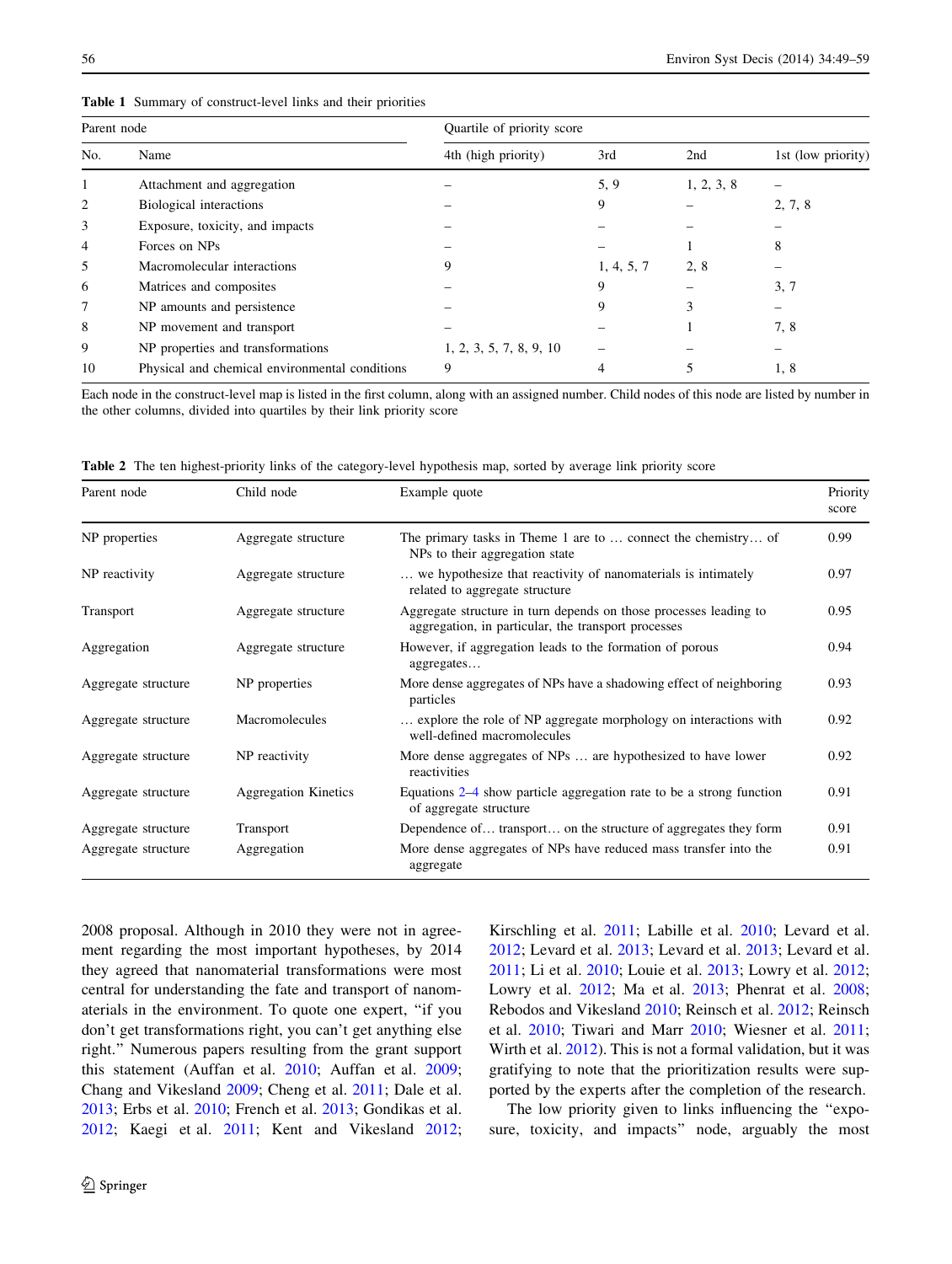<span id="page-8-0"></span>

| Parent node                          | Child node                                        | Example quote                                                                                                                                                                                                                                               | Priority<br>score |
|--------------------------------------|---------------------------------------------------|-------------------------------------------------------------------------------------------------------------------------------------------------------------------------------------------------------------------------------------------------------------|-------------------|
| NP properties and<br>transformations | NP properties and<br>transformations              | Transformations of nanomaterials in the environment may affect NP<br>surface chemistry and therefore NP chemical reactivity                                                                                                                                 | 0.96              |
| Macromolecular<br>interactions       | NP properties and<br>transformations              | We hypothesize that adsorbed macromolecules will reduce the innate<br>reactivity of NPs (such as ROS production)                                                                                                                                            | 0.88              |
| NP properties and<br>transformations | Macromolecular<br>interactions                    | The ratio of trains to tails and loops (i.e. adsorbed layer conformation)<br>will depend on the nanomaterial properties.                                                                                                                                    | 0.87              |
| NP properties and<br>transformations | Physical and chemical<br>environmental conditions | Transformations of nanomaterials in the environment may affect NP<br>surface chemistry and therefore NP chemical reactivity Conversely,<br>nanomaterials and other chemical species they interact with may be<br>altered as a result of these interactions. | 0.84              |
| NP properties and<br>transformations | Attachment and<br>aggregation                     | we hypothesize that reactivity of nanomaterials is intimately related to<br>aggregate structure                                                                                                                                                             | 0.84              |
| NP properties and<br>transformations | <b>Biological interactions</b>                    | Interactions between biological macromolecules and NPs receive special<br>attention as we hypothesize that NPs may modify macromolecular<br>properties (such as DNA expression and protein configuration)                                                   |                   |
| NP properties and<br>transformations | NP amounts and persistence                        | Transformations of nanomaterials in the environment may affect NP<br>surface chemistry and therefore persistence                                                                                                                                            | 0.83              |
| NP properties and<br>transformations | Exposure, toxicity, and<br>impacts                | Photolysis, oxidation, and subsequent dissolution (in the case of mineral<br>NPs) can: release toxic metals into the environment                                                                                                                            | 0.83              |
| NP properties and<br>transformations | NP movement and transport                         | Modifications to NP surfaces, engineered or unintentional, will likely<br>alter exposure and hazard through impacts on mobility                                                                                                                             | 0.83              |
| Environmental conditions             | NP properties and<br>transformations              | quantify the redox properties of individual NPs and determine<br>environmental variables (e.g., pH and redox state) that enhance or<br>decrease reactivity                                                                                                  | 0.8               |

important node of the hypothesis map, deserves some explanation. This result is an artifact of focusing on the proposal's section on nanomaterial fate and transport research. Another set of research topics in the CEINT research proposal is focused on nanomaterial exposure routes, biological responses and toxicity, and ecological impacts. That section has its own complex hypothesis map ''downstream'' of the fate and transport map, but is represented as a single node ("exposure, toxicity, and impacts'') that influences nothing else in the fate and transport construct map. As a result, increasing its knowledge score contributes relatively little to the overall goal of understanding the fate and transport of nanomaterials in the environment. Its low score was an artifact of truncating the hypothesis map at that node.

The structure of the network is expected to change as new hypotheses are made or disproved, and new links are added or removed from the hypothesis map. In practice, it would be prudent to periodically re-evaluate established priorities as new information is generated. We assumed we could model how link knowledge ratings might change with additional investments, but research outcomes are highly uncertain and research does not always succeed.

Additional research might even reveal the area to be more complex than previously believed, in effect lowering link knowledge ratings in the short term. In this work, we set the costs of incrementing link knowledge ratings to be constant and equal across links, such that results were representative of the value of additional knowledge, but we do not account for the cost of obtaining it or the likelihood of success. The incorporation of elicited cost functions for each link would be one way to deal with this problem, but it is difficult for anyone, experts included, to quantitatively predict future research outcomes. We found that results were fairly insensitive to variations in the formulation of the objective function; however, there is no guarantee that this will be the case for other hypothesis maps (see the Supplementary Information).

Hypothesis mapping can show what areas are important to understand from the point of information flow, but this will not always be the dominant consideration in prioritization decisions. We elicited subjective research priorities from three domain experts in 2010 and found our results to be uncorrelated with theirs. This suggests that the mapping method may contribute a novel perspective when used in conjunction with standard deliberative methods of research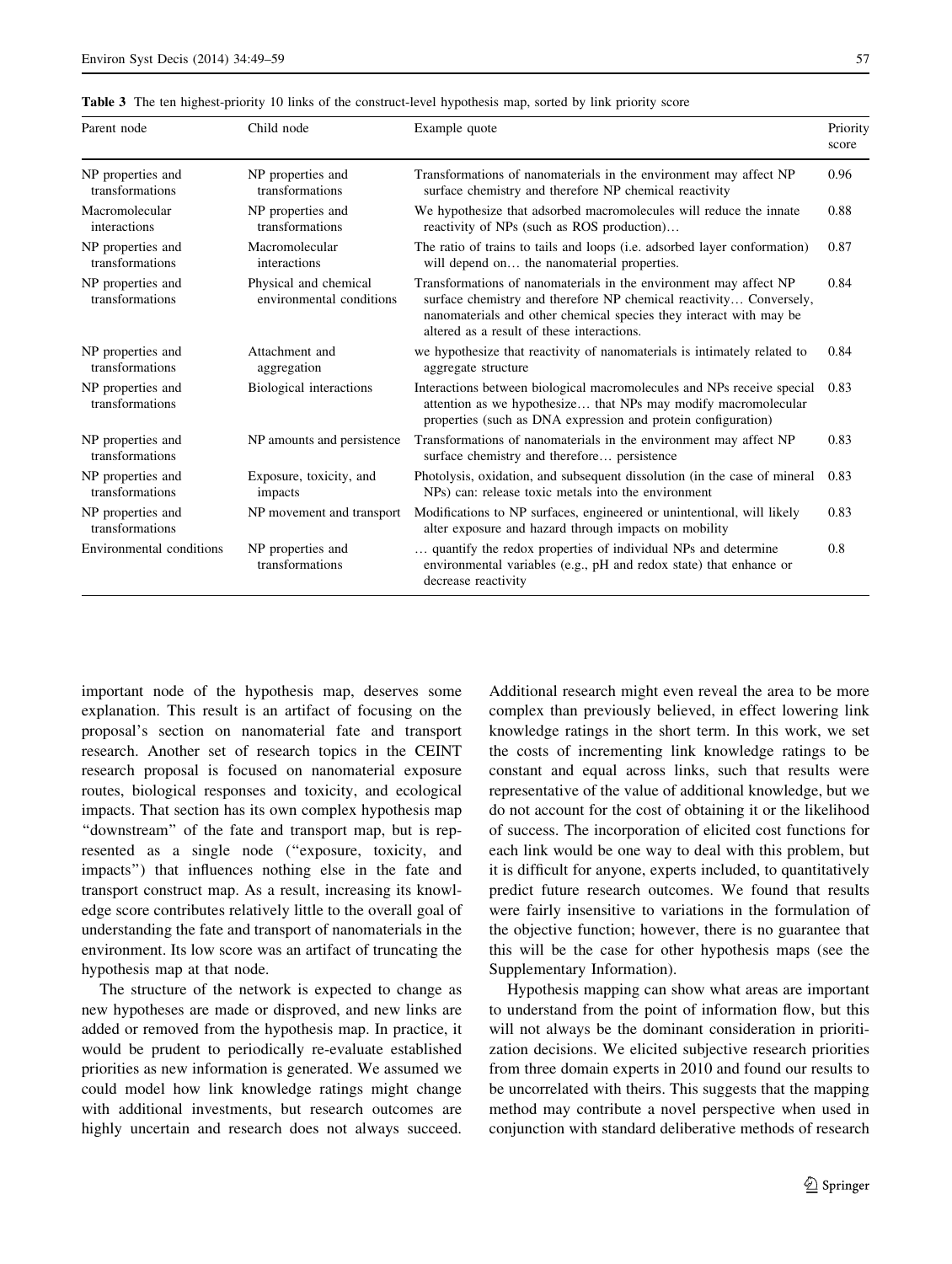<span id="page-9-0"></span>prioritization. Because of the complexity of research allocation decisions, we do not envision that results from hypothesis mapping would be the sole factor in such decisions. Rather, hypothesis mapping might be used in combination with other prioritization approaches.

In contrast to the example that we have provided, in which we prioritized a research endeavor where the hypothesis map was relatively rich, funding agencies may be interested in cutting edge science, where hypothesis maps are more abstract and less detailed. We expect that it would be difficult to obtain hypothesis maps that represent the current state of the science in such a field. If, however, a trusted initial hypothesis map could be generated and resources allocated, initial research results could then be used to update the hypothesis map for re-optimization. Iterative solutions are the hallmark of optimization, after all, and research prioritization is no exception.

Acknowledgements Support for this research was provided by the Department of Education under Grant Award P200A090055-11, the National Science Foundation and the Environmental Protection Agency NSF Cooperative Agreement EF-0830093, the Center for the Environmental Implications of NanoTechnology (CEINT), and Carnegie Mellon University. Any opinions, findings, conclusions or recommendations expressed in this material are those of the authors and do not necessarily reflect the views of the ED, NSF or the EPA. This work has not been subjected to EPA review, and no official endorsement should be inferred.

#### References

- Auffan M, Pedeutour M , Rose J , Masion A, Ziarelli F, Borschneck D, Chaneac C, Botta C, Chaurand P, Labille J et al. (2010) Structural degradation at the surface of a tio2-based nanomaterial used in cosmetics. Environ Sci Technol 44(7):2689–2694
- Auffan M, Rose J, Wiesner M, Bottero J-Y (2009) Chemical stability of metallic nanoparticles: a parameter controlling their potential cellular toxicity in vitro. Environ Pollut 157(4):1127–1133
- Axelrod RM (1976) Structure of decision: the cognitive maps of political elites. Princeton University Press, Princeton
- Bonacich P, Lloyd P (2001) Eigenvector-like measures of centrality for asymmetric relations. Soc Netw 23(3):191–201
- Bougon M, Weick K, Binkhorst D (1977) Cognition in organizations: an analysis of the Utrecht Jazz Orchestra. Adm Sci Q 22(4): 606–639
- Canis L, Linkov I, Seager TP (2010) Application of stochastic multiattribute analysis to assessment of single walled carbon nanotube synthesis processes. Environ Sci Technol 44(22):8704–11
- Chang X, Vikesland PJ (2009) Effects of carboxylic acids on  $nc_{60}$ aggregate formation. Environ Pollut 157(4):1072–1080
- Cheng Y, Yin L, Lin S, Wiesner M, Bernhardt E, Liu J (2011) Toxicity reduction of polymer-stabilized silver nanoparticles by sunlight. J Phys Chem C 115(11):4425–4432
- Dale AL, Lowry GV, Casman EA (2013) Modeling nanosilver transformations in freshwater sediments. Environ Sci Technol 47(22):12920–12928
- Davis JM, Wang A, Shtakin JA (2010) Nanomaterial case studies: nanoscale titanium dioxide in water treatment and in topical sunscreen. US EPA, Research Triangle Park, NC
- Eden C, Ackermann F (1992) The analysis of cause maps. J Manage Stud 29(3):309–324
- Erbs JJ, Berquó TS, Reinsch BC, Lowry GV, Banerjee SK, Lee PR (2010) Reductive dissolution of arsenic-bearing ferrihydrite. Geochim Cosmochim Acta 74(12):3382–3395
- Feller I, Stern PC (eds) (2007) A strategy for assessing science: behavioral and social research on aging. The National Academies Press, Washington, DC
- Fischhoff B (2000) Scientific management of science? Policy Sci 33(1):73–87
- Ford JD, Hegarty WH (1984) Decision makers' beliefs about the causes and effects of structure: an exploratory study. Acad Manag J 27(2):271–291
- French RA, Monsegue N, Murayama M, Hochella Jr. MF (2013) The structure and transformation of the nanomineral schwertmannite: a synthetic analog representative of field samples. Phys Chem Miner 1–10
- Ganapathiraju MK, Orii N (2013) Research prioritization through prediction of future impact on biomedical science: a position paper on inference-analytics. GigaScience 2(11)
- Golub GH, van Van Loan CF (1983) Matrix computations. John Hopkins University Press, Baltimore
- Gondikas AP, Morris A, Reinsch BC, Marinakos SM, Lowry GV, Hsu-Kim H (2012) Cysteine-induced modifications of zerovalent silver nanomaterials: implications for particle surface chemistry, aggregation, dissolution, and silver speciation. Environ Sci Technol 46(13):7037–7045
- Information System Laboratories (2003) Formal methods of decision analysis applied to prioritization of research and other topics, nureg/cr-6833. Technical report
- Kaegi R, Voegelin A, Sinnet B, Zuleeg S, Hagendorfer H, Burkhardt M, Siegrist H (2011) Behavior of metallic silver nanoparticles in a pilot wastewater treatment plant. Environ Sci Technol 45(9):3902–3908
- Kajikawa Y, Takeda Y, Matsushima K (2010) Computer-assisted roadmapping: a case study in energy research. Foresight 12(2): 4–15
- Kent RD, Vikesland PJ (2012) Controlled evaluation of silver nanoparticle dissolution using atomic force microscopy. Environ Sci Technol 46(13):6977–6984
- Kirschling TL, Golas PL, Unrine JM, Matyjaszewski K, Gregory KB, Lowry GV, Robert DT (2011) Microbial bioavailability of covalently bound polymer coatings on model engineered nanomaterials. Environ Science Technol 45(12):5253–5259
- Klaine SJ, Alvarez PJJ, Batley GE, Fernandes TF, Handy RD, Lyon DY, Mahendra S, McLaughlin MJ, Lead JR (2008) Nanomaterials in the environment: behavior, fate, bioavailability, and effects. Environ Toxicol Chem 27(9):1825–1851
- Kosko B (1986) Fuzzy cognitive maps. Int J Man Mach Stud 24(1): 65–75
- Kostoff RN, Schaller RR (2001) Science and technology roadmaps. IEEE Trans Eng Manage 48(2):132–143
- Labille J, Feng J, Botta C, Borschneck D, Sammut M, Cabie M, Auffan M, Rose J, Bottero J-Y (2010) Aging of tio $\lt$  sub $> 2\lt$ sub> nanocomposites used in sunscreen. dispersion and fate of the degradation products in aqueous environment. Environ Pollut 158(12):3482–3489
- Levard C, Matt HE, Lowry GV, Brown Jr. GE (2012) Environmental transformations of silver nanoparticles: impact on stability and toxicity. Environ Sci Technol. 46(13):6900–6914
- Levard C, Hotze EM, Colman BP, Dale AL, Truong L, Yang XY, Bone AJ, Brown Jr. GE, Tanguay RL, Di Giulio RT et al. (2013) Sulfidation of silver nanoparticles: natural antidote to their toxicity. Environ Sci Technol 47(23):13440–13448
- Levard C, Mitra S, Yang T, Jew A, Badireddy AR, Lowry GV, Brown GE (2013) The effect of chloride on the dissolution rate of silver